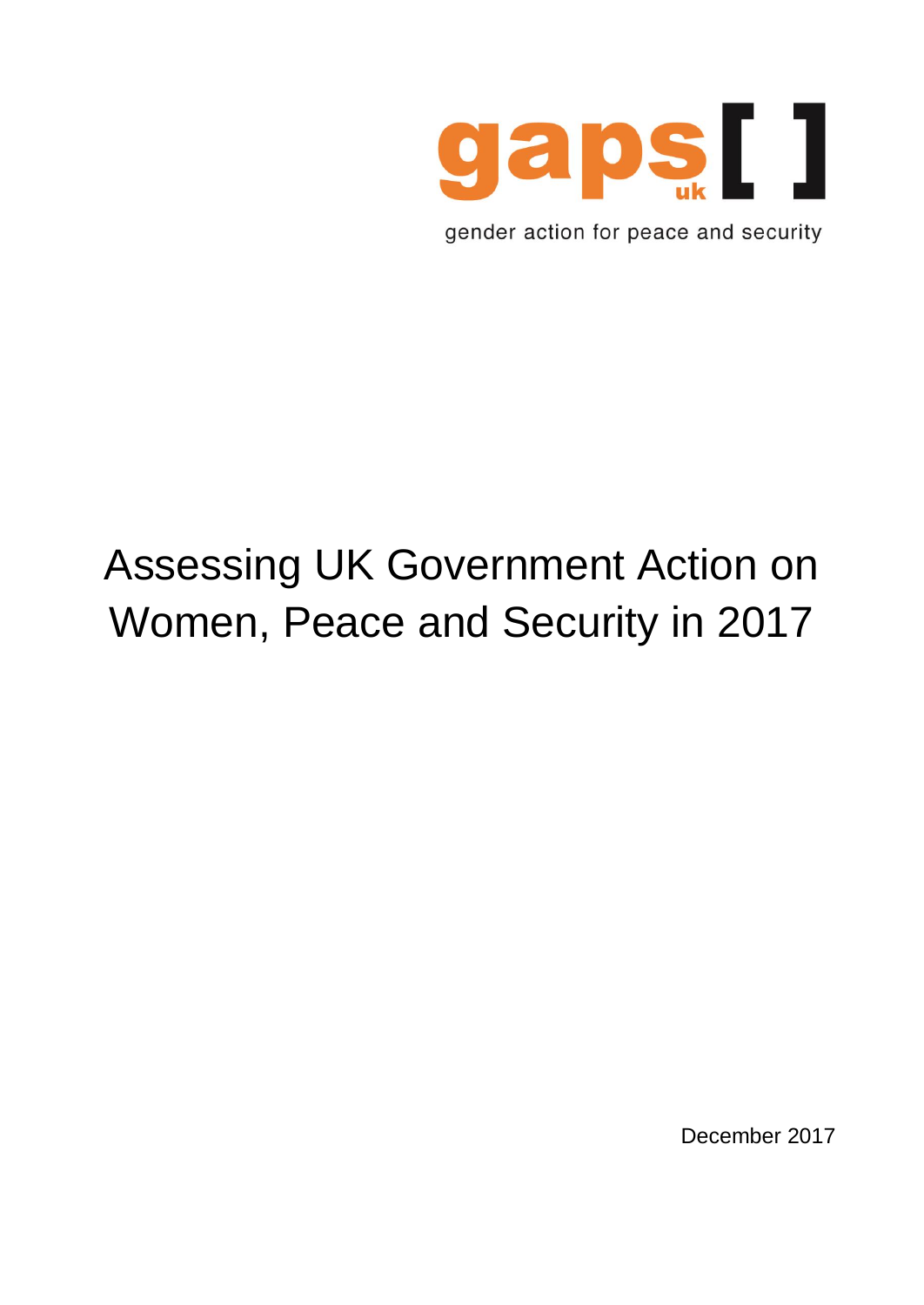# **Contents**

| <b>About GAPS</b> |                                                                             |                |
|-------------------|-----------------------------------------------------------------------------|----------------|
| Introduction      |                                                                             |                |
| 1.                | Lessons from the UK's annual reports                                        | $\overline{2}$ |
| 2.                | <b>WPS Funding</b>                                                          | 3              |
| 3.                | Participation – Supporting women's active participation at UK-hosted events | 4              |
|                   | Case Study: The Somalia Conference                                          | 5              |
| 4.                | <b>Preventing Sexual Exploitation and Abuse</b>                             | 6              |
| 5.                | The UK at the UN Security Council                                           | 8              |
| 6.                | Yemen and the Arms Trade Treaty                                             | 9              |
| 7.                | <b>Countering Violent Extremism</b>                                         | 10             |
| 8.                | The UN Global Goals for Sustainable Development                             | 12             |
| 9.                | Comprehensive approach: ensuring consistency                                | 13             |
|                   | In Focus: Northern Ireland                                                  | 13             |
| 10.               | Developing the new National Action Plan                                     | 14             |
| Annex             |                                                                             | 15             |

# <span id="page-1-0"></span>**About GAPS**

Gender Action for Peace and Security (GAPS) is the UK's only Women, Peace and Security (WPS) civil society network. We are a membership organisation of 17 NGOs and experts in the fields of development, human rights, humanitarian assistance and peacebuilding. We were founded to promote the United Nations Security Council Resolution (UNSCR) 1325 on Women, Peace and Security. Our role is to promote and hold the UK Government to account on its international commitments to women in conflict areas worldwide.

### <span id="page-1-1"></span>**Introduction**

GAPS welcomes the 2017 Annual Report to Parliament by the UK Government, which outlines progress in implementing the UK's Women, Peace and Security priorities as framed under the current UK National Action Plan (2014-17) as well as other recent commitments. This Shadow Report outlines GAPS' analysis of the UK's Women, Peace and Security work over the past year as well as recommendations for the upcoming new UK National Action Plan (NAP). It builds on, and complements, the following GAPS submissions:

- Assessing UK Government Action on Women, Peace and Security in 2015: GAPS Shadow Report, January 2016
- Assessing UK Government Action on Women, Peace and Security in 2016: GAPS Shadow Report, January 2017
- Informing the new UK National Action Plan on Women, Peace and Security: GAPS Written Submission, April 2017
- Women's voices in the UK National Action Plan on Women, Peace and Security: Summary Report, April 2017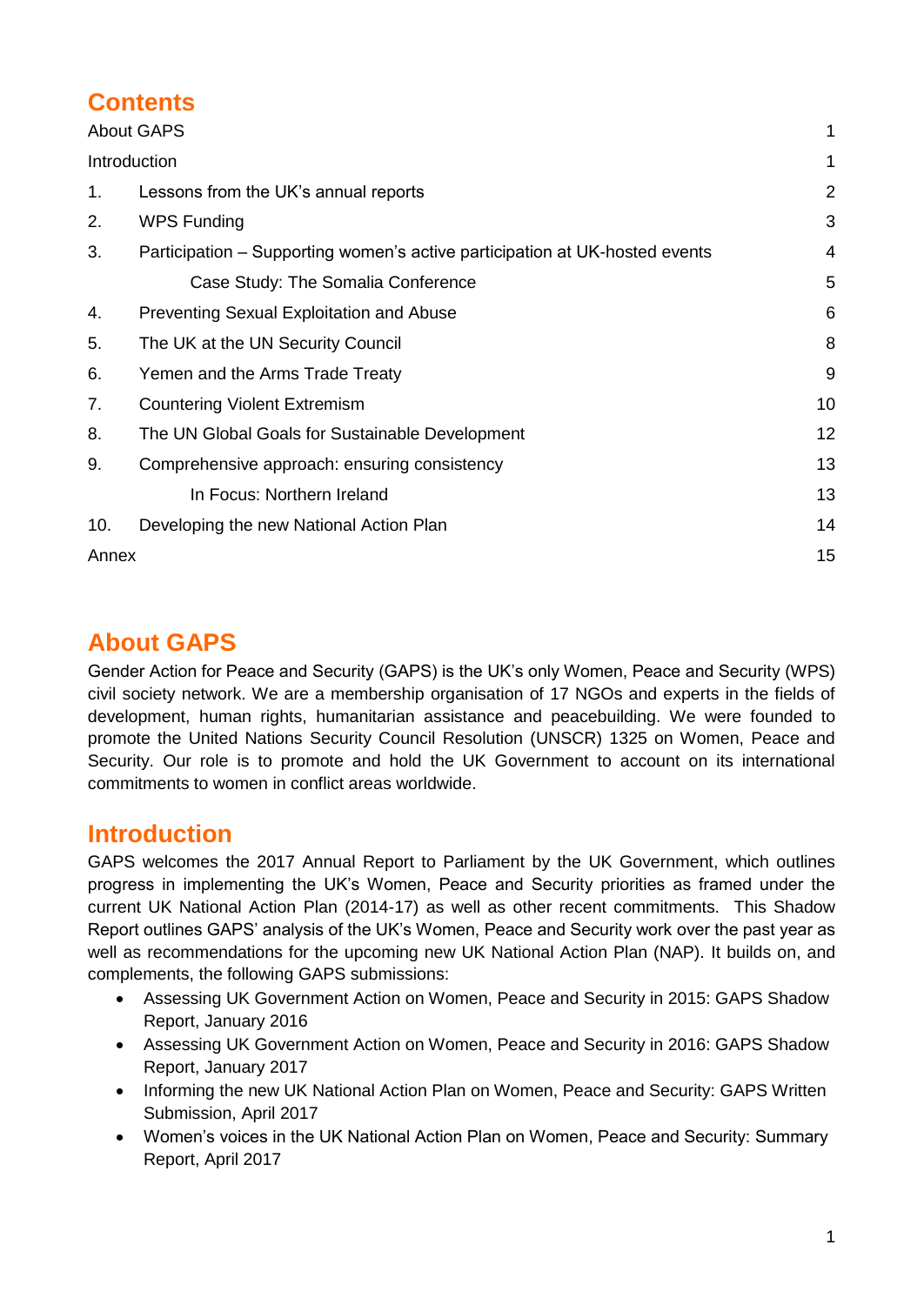It is recommended that this Shadow Report is read alongside these former submissions. Building on recommendations from the Shadow Report for the 2016 period, and an intention to provide consistency in report structures until the end of the 2014-2017 NAP, the following sections are intended to reflect previous Shadow Report structures and recommendations, whilst making space for notable case studies.

Overall reflections on the UK Government's 2017 Annual Report:

- The final Annual Report under the 2014-17 NAP is a comprehensive and detailed report, providing useful information on the UK Government's WPS related initiatives in focus countries, and against some core thematic areas. GAPS believes this report could have been stronger by reporting against specific commitments. The 2017 report, for example, states that "*Overall the UK has made good progress in delivering its 2014-2017 NAP commitments with the majority of targets in the Implementation Plan met, except for those we have had to postpone due to political, security or operational constraints.*" Yet those commitments or targets are not set out in the report nor is it clear which ones have not been met or (specifically) why or how (i.e. commitments are not linked to the efforts laid out in the report).
- A breakdown of country-specific activities is useful, as are the descriptions of the UK's response to recent events within each focus country. More detail, however, on the specifics of certain activities would further the usefulness of this breakdown. For instance, when describing that in Myanmar the UK "*successfully supported the development of a nationallyowned action plan on gender equality, with a specific component on WPS"* it would be useful to know the nature of this support (e.g. technical, financial, political) and to whom it went (e.g. government departments, civil society groups, women's rights organisations).
- GAPS would also welcome reference to activities that were planned and could not be undertaken due to changes in the political, security or operational environment, and what steps were taken to mitigate the effect of these changes or how the planned activities were amended.
- The report could be strengthened with an assessment of the outcomes the Government has or hopes to achieve as a result of its activities. GAPS recognises that achieving outcomes and meaningful impact on WPS will come about from long-term and sustained work, but the Government could elaborate on the mid-term outcomes it has achieved or aims to achieve, for instance, after integrating "*gender equality throughout DFID and CSSF funding streams, including DFID's health, education, water and sanitation (WASH), humanitarian and private sector development programming"* in terms of changes for women and girls in conflict. GAPS does note where this has been provided for some activities, but encourages a more systematic approach to understanding and articulating impact.

# <span id="page-2-0"></span>**1. Lessons from the UK's annual reports**

The 2017 Annual Report is the third and final report under the current (2014-17) NAP and provides an opportunity to review and identify lessons from the collection of reports under the current NAP. GAPS welcomes the UK Government's production of annual reports on its Women, Peace and Security work. This is an important mechanism through which the UK should be promoting openness, transparency and accountability for its WPS efforts and progress against its NAP. However, we have also previously noted the variety in format, standard and depth of annual reports under the current NAP.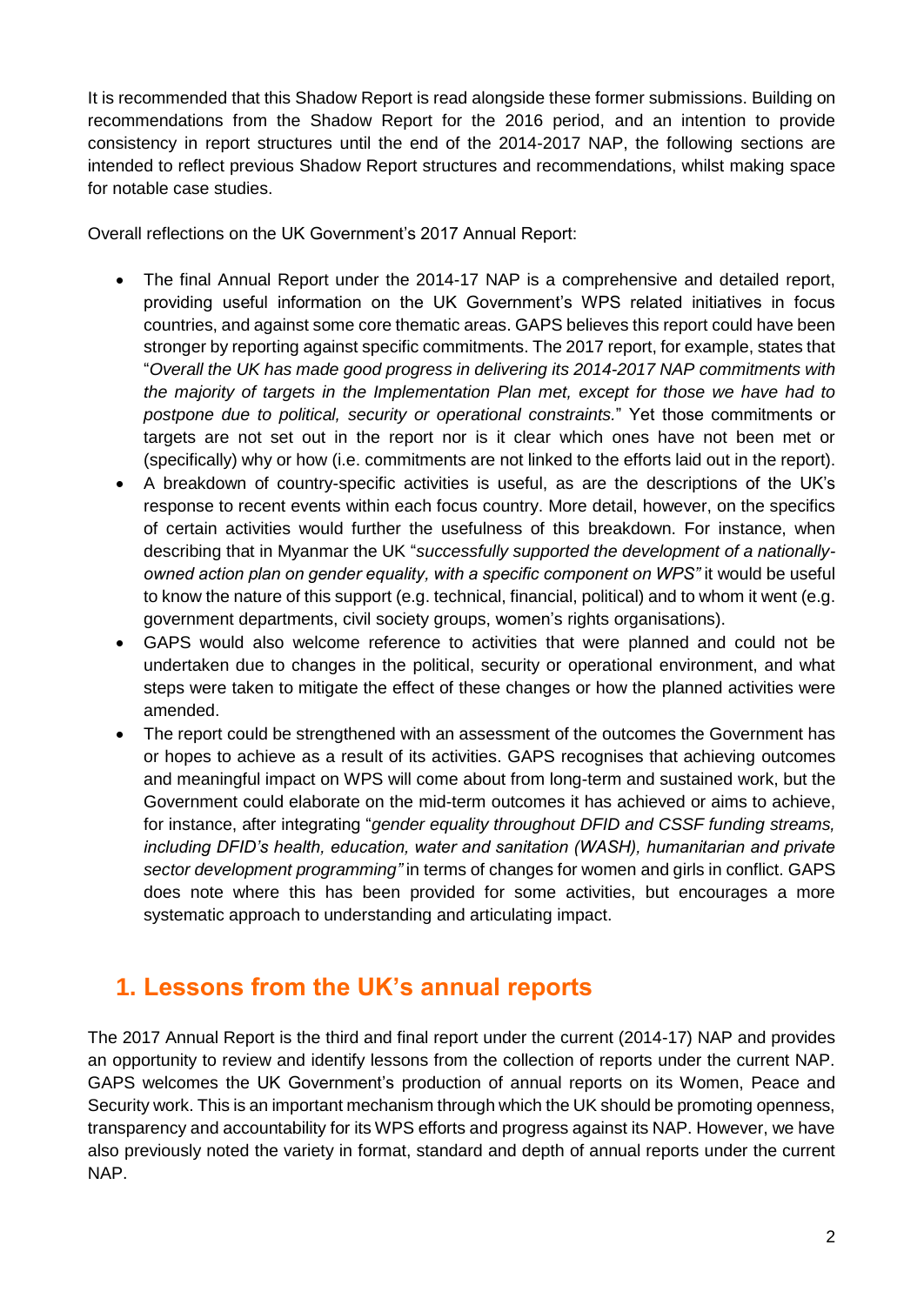In our previous Shadow Reports<sup>1</sup> and our Written Submission for the 2018 NAP,<sup>2</sup> we acknowledged that the 2014-2017 NAP creates multiple challenges for the UK to report effectively against progress. In particular, presenting the UK Government's work at the time of writing, rather than a forwardlooking or cumulative approach, has constrained its ability to report effectively on new or emerging work. Similarly, the relatively isolated nature of the current NAP from wider strategy and reporting processes<sup>3</sup> created a challenging reporting demand on UK Government staff in the UK and overseas posts.

Going forward, we would also welcome a clearer approach from the UK regarding attribution of changes to the UK's efforts. For example, the 2017 report attributes the increase of women parliamentarians in Somalia solely to a UK-funded programme (the Implementation and Analysis in Action of Accountability Programme). Whilst we hope that the UK's work was effective in supporting this change, it is important to be more specific about that contribution in order to build the UK's capacity in understanding how it can support change in different contexts.

### **Recommendations**

- **Standardise annual reports against a robust monitoring framework:** Standardising their format would allow for consistent reporting over the duration of the new NAP, and enable tracking of progress over time. The format should: focus on progress towards NAP objectives and indicators; report on spending; report on progress in focus countries; and allow space for case studies and lessons learned as well as changes to plans.
- **Retain the annual reports:** The annual report is a key mechanism to support the UK's openness, transparency and accountability and should be retained. An explicit commitment regarding this in the new NAP would be welcome.

### <span id="page-3-0"></span>**2. WPS Funding**

GAPS has long-called for the UK to both provide dedicated funds for WPS and significantly strengthen reporting on all Official Development Assistance (ODA) that has been spent on women's rights in fragile and conflict-affected countries. The 2017 report reflects the inconsistency in the UK's current approach for financial reporting on women's rights globally. The 2017 report contains limited financial reporting on WPS, and this lack of transparency and accountability for funding is problematic.

GAPS strongly welcomes the inclusion of the OECD Gender Equality Marker to all programmes in the Conflict, Stability and Security Fund (CSSF) and the CSSF's decision to apply the 2014 International Development (Gender Equality) Act to all programmes. GAPS understands and welcomes the steps the UK has taken to ensure that ODA spends support women and gender equality, including the 2014 International Development (Gender Equality) Act. It is vital, however, that the UK goes beyond 'consideration,' and that it reports on ODA spends in a way that promotes clarity on this requirement, accountability for its implementation, and demonstrates effectiveness of funding for gender equality, and transparency of reporting.

GAPS also continues to recommend that the UK provides clearer and more detailed reporting on spending. Although the 2017 report cites the CSSF annual report for further detail on CSSF spends

<sup>-</sup><sup>1</sup> <http://gaps-uk.org/assessing-uk-government-action-women-peace-security-2016/>

<sup>2</sup> <http://gaps-uk.org/gaps-submission-informing-new-uk-national-action-plan-women-peace-security/>

<sup>3</sup> https://www.gov.uk/government/uploads/system/uploads/attachment\_data/file/631120/NAP\_ENDLINE.pdf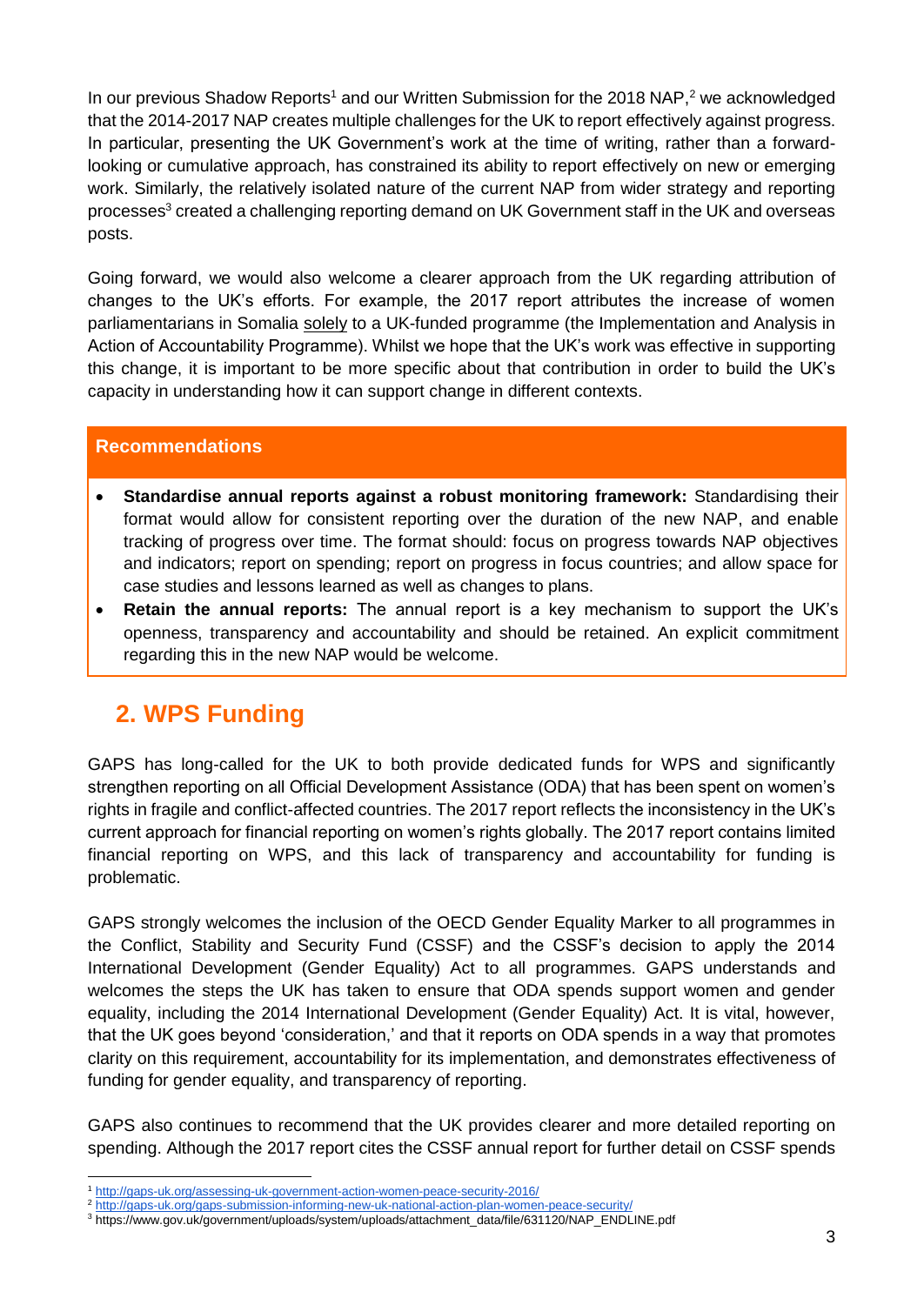supporting women and girls, GAPS could not find detail on such expenditure in the report.<sup>4</sup> We noted that, in a written ministerial statement to parliament, the UK reported that the CSSF spent £214.5 million on programmes that addressed gender equality, <sup>5</sup> but this detail was not included in the report itself. Greater openness on the UK's spending on women's rights in conflict-affected countries would promote greater transparency and accountability for UK ODA. It would also demonstrate global leadership and raise the standard for the implementation of the WPS framework as well as the UN Global Goals for Sustainable Development by demonstrating spends against Goals (especially 5 and 16), and the World Humanitarian Summit Core Commitment 3 on leaving no one behind and 1 on conflict prevention including inclusive decision-making.<sup>6</sup>

As highlighted by the 2015 Global Study on the Implementation of UNSC Resolution 1325, the historic lack of overall funding for driving the WPS agenda has limited the positive impacts for women and girls globally.<sup>7</sup> We note that £214.5 million represents 19% of the CSSF's budget and is a substantial and welcome increase in spending under the CSSF, which only spent 2% on gender equality in its first year (2015/16).<sup>8</sup> However we continue to urge the UK, in line the UN target, to dedicate a minimum of 15% of all peacebuilding funds (multilateral and bilateral) to activities whose principal objective is to address women's specific needs, advance gender equality or empower women – including resourcing to women's rights organisations and women human rights defenders.<sup>9</sup>

### **Recommendations**

- **Gender Marker:** GAPS continues to recommend that the UK Government introduces a gender marker to all ODA spends to enable reporting (building on OECD and IASC markers).
- **Provide clarity on current WPS reporting:** We recommend that the UK Government provides greater clarity on the CSSF's reporting on gender equality spends for improved transparency around the figures provided – for example, where gender equality is the primary objective.
- **Increase funding**: We continue to recommend that the UK increases spend on gender equality in the CSSF, for example through ring-fenced funding or implementing a quota. We continue to recommend that the UK provides dedicated, long-term, core, flexible funding for women's rights organisations to support their vital work in providing front-line services and long-term change.

### <span id="page-4-0"></span>**3. Participation** – Supporting women's active participation at UK-hosted events

GAPS welcomes the UK Government's recognition that*, "Research has shown that when women are included in peace processes there is a 35 per cent increase in the probability of an agreement lasting at least 15 years,"* as noted in the Annual Report. At the UN Security Council in October 2015, the UK promised to "*provide support, including lobbying at the highest levels, to ensure women's voices are represented in wider peace processes, negotiations, and state-building*" as well as "*support at local levels to build the capacity of women to participate effectively*." 10

<sup>4</sup> [https://www.gov.uk/government/uploads/system/uploads/attachment\\_data/file/630077/conflict-stability-security-fund-annual-report-](https://www.gov.uk/government/uploads/system/uploads/attachment_data/file/630077/conflict-stability-security-fund-annual-report-2016-2017.pdf)[2016-2017.pdf](https://www.gov.uk/government/uploads/system/uploads/attachment_data/file/630077/conflict-stability-security-fund-annual-report-2016-2017.pdf)

<sup>5</sup> [https://www.gov.uk/government/speeches/conflict-stability-and-security-fund-2016-to-2017-and-settlement-for-2017-to-2018-written](https://www.gov.uk/government/speeches/conflict-stability-and-security-fund-2016-to-2017-and-settlement-for-2017-to-2018-written-ministerial-statement)[ministerial-statement](https://www.gov.uk/government/speeches/conflict-stability-and-security-fund-2016-to-2017-and-settlement-for-2017-to-2018-written-ministerial-statement)

<sup>6</sup> <https://www.agendaforhumanity.org/transformation/54>

<sup>7</sup> UN High Level Review, accessible online via: http://wps.unwomen.org/

<sup>8</sup> £26 million of £1.127 billion (2%) for 2015/16 and £214.5 million of £1.111,3 billion (19%) for 2016/17.

[http://hansard.parliament.uk/Commons/2016-07-](http://hansard.parliament.uk/Commons/2016-07-21/debates/16072152000017/ConflictStabilityAndSecurityFund?highlight=CSSF%20gender#contribution-D4B20344-33C4-4BCB-8453-DF4793FCC082)

[<sup>21/</sup>debates/16072152000017/ConflictStabilityAndSecurityFund?highlight=CSSF%20gender#contribution-D4B20344-33C4-4BCB-8453-](http://hansard.parliament.uk/Commons/2016-07-21/debates/16072152000017/ConflictStabilityAndSecurityFund?highlight=CSSF%20gender#contribution-D4B20344-33C4-4BCB-8453-DF4793FCC082) [DF4793FCC082](http://hansard.parliament.uk/Commons/2016-07-21/debates/16072152000017/ConflictStabilityAndSecurityFund?highlight=CSSF%20gender#contribution-D4B20344-33C4-4BCB-8453-DF4793FCC082)

<sup>9</sup> See[: http://gaps-uk.org/wp-content/uploads/2015/03/GAPS-UK-thematic-briefing-paper-resourcing-for-NAPS.pdf](http://gaps-uk.org/wp-content/uploads/2015/03/GAPS-UK-thematic-briefing-paper-resourcing-for-NAPS.pdf)

<sup>10</sup> <http://gaps-uk.org/wp-content/uploads/2017/01/Assessing-UK-Government-Action-on-Women-Peace-and-Security-in-2016.pdf> page 4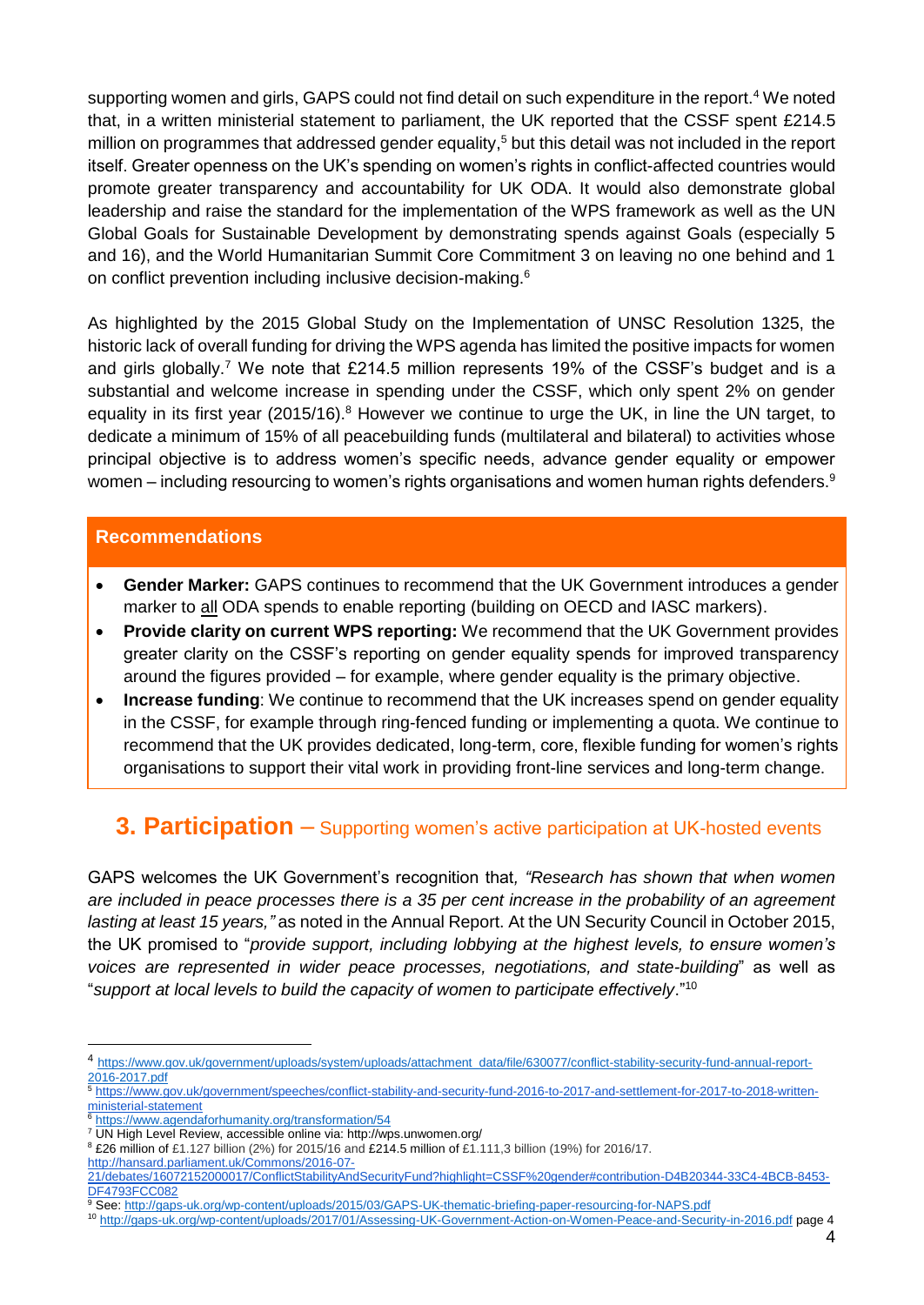The UK has committed to promote women's active participation at UK-hosted peace-building events, specifically to "*identify women involved in the conflict and shine a torch on them to make sure their voices are heard."<sup>11</sup>* GAPS welcomes recognition of some of the underlying gender inequalities that are barriers to women's meaningful participation, referenced in some of the focus countries' context analyses (e.g. Democratic Republic of Congo, Somalia and Syria).

The inclusion of the Somalia Conference as an example of efforts made towards women's participation is welcome. Below is GAPS' analysis of the same, recognising that active participation needs to be enabled to be influential.

#### <span id="page-5-0"></span>*Case Study: The Somalia Conference*

-

On 11 May 2017, the UK hosted a major international conference to accelerate progress on security sector reform (SSR), build on the international response to the ongoing drought and humanitarian crisis, and agree a new international partnership needed to keep Somalia on course for increased peace and prosperity by 2020. The UK Government made strong commitments to support Somali women's participation in political and economic processes, as well as access to justice, security, educational and health services, and to make sure Somali women were present and heard during this international event.

Th[e](https://www.gov.uk/government/uploads/system/uploads/attachment_data/file/613720/london-somalia-conference-2017-security-pact.pdf) outputs from the Somalia Conference, notably the Conference Communiqué<sup>12</sup> and the Security Pact,<sup>13</sup> made welcome commitments and recognitions for women's participation and to "*mainstream gender and the Women, Peace and Security agenda across the security sector.*" These, however, could have been stronger. Women's' security concerns were not recognised as a stand-alone issue, despite high levels of violence against women in Somalia. Furthermore, the Conference focused on SSR but failed to pair this with efforts to strengthen justice mechanisms and access to justice, which are crucial for women in Somalia.

Given concerns raised by GAPS regarding previous UK-hosted international conferences,<sup>14</sup> the space provided for Somali women's participation fell woefully short of the UK's commitments. Prior to the conference, there was only one consultation with Somali civil society and only shortly before the Conference, thereby providing little opportunity to shape the Conference agenda, structure or priorities. During the Conference, Somali women's participation was largely limited to the civil society side event, rather than core decision-making forums.

The New Partnership for Somalia (NPS) was agreed, formalising mechanisms of international donor support to deliver on the National Development Plan. The lack of meaningful role for civil society, particularly women's groups, in the development of both the Conference and the NPS was a missed opportunity and marks a lack of progress in the UK's implementation of commitments around supporting women's active participation at UK-hosted peace-building events.

<sup>11</sup> [https://www.gov.uk/government/speeches/the-uk-firmly-believes-that-the-15th-anniversary-must-represent-the-start-of-a-new-era-on](https://www.gov.uk/government/speeches/the-uk-firmly-believes-that-the-15th-anniversary-must-represent-the-start-of-a-new-era-on-women-peace-and-security)[women-peace-and-security](https://www.gov.uk/government/speeches/the-uk-firmly-believes-that-the-15th-anniversary-must-represent-the-start-of-a-new-era-on-women-peace-and-security)

<sup>12</sup> [https://www.gov.uk/government/uploads/system/uploads/attachment\\_data/file/613714/london-somalia-conference-2017](https://www.gov.uk/government/uploads/system/uploads/attachment_data/file/613714/london-somalia-conference-2017-communique.pdf) [communique.pdf](https://www.gov.uk/government/uploads/system/uploads/attachment_data/file/613714/london-somalia-conference-2017-communique.pdf)

<sup>13</sup> https://www.gov.uk/government/uploads/system/uploads/attachment\_data/file/613720/london-somalia-conference-2017-securitypact.pdf

<sup>&</sup>lt;sup>14</sup> Including: the 2016 Supporting Syria and the Region Conference; the 2016 UN Peacekeeping Defence Ministerial conference; the 2014 NATO Conference; the 2014 Ending Sexual Violence in Conflict Summit; and the 2014 London Conference on Afghanistan.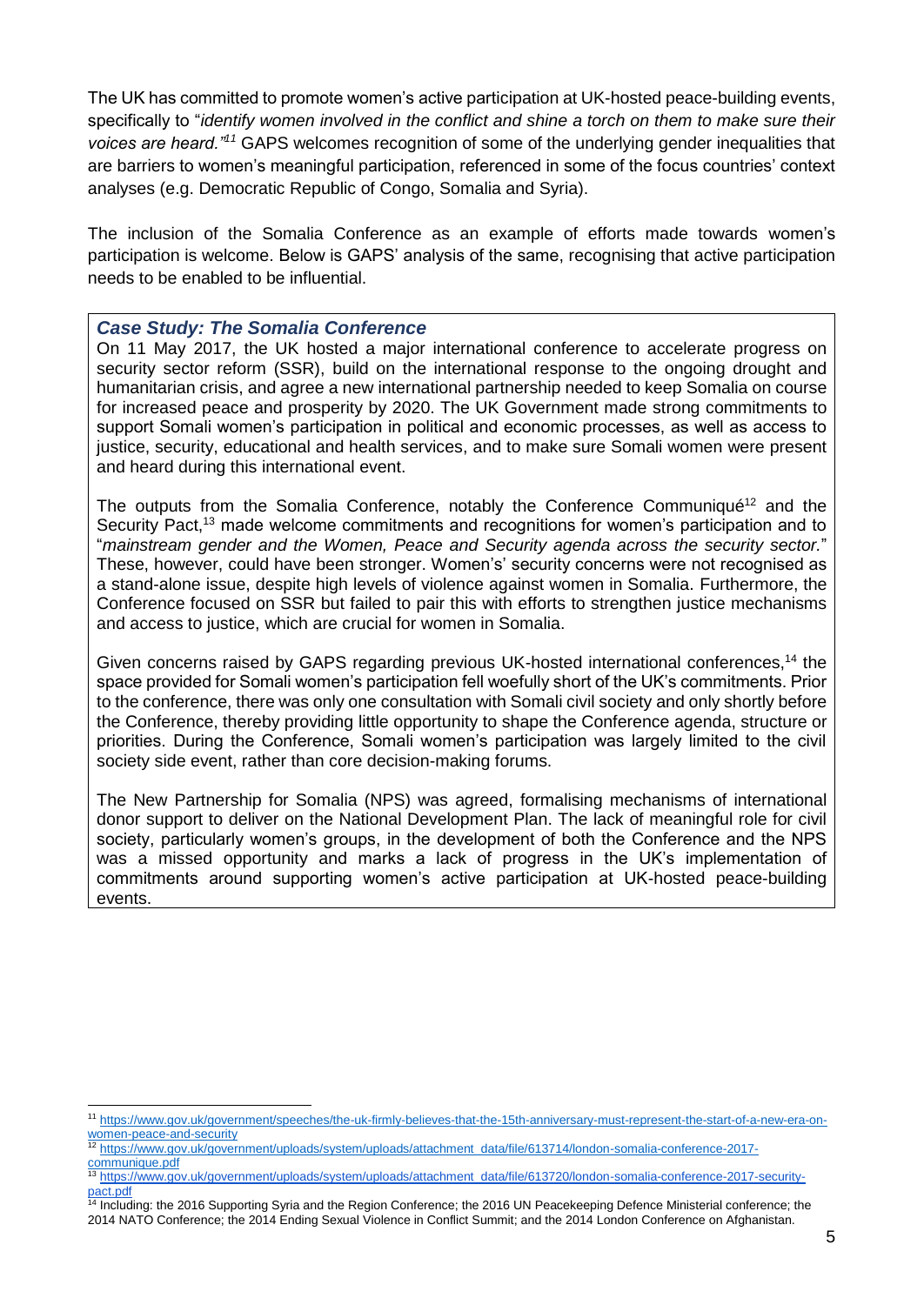#### **Recommendations: To support Somali women**<sup>15</sup>

- **Facilitate access to decision-making arenas:** Somali women face barriers to meaningful participation in peacebuilding due to their historic cultural exclusion from these arenas. Efforts should shift the power imbalance that exists in the domestic and public spheres which limits women's participation at all levels, including political and economic ones.
- **Address sexual abuse and promote accountability:** Somali women continue to face grave sexual abuse at the hands of armed actors, including government troops, clan militia and AMISOM. Accelerate efforts to improve Somali women's access to justice, including building connections between women's organisations and the justice ministry.

#### **Recommendations: To support women's participation at UK-hosted peace-building events**

- **Meaningfully engage with women and women's organisations as part of the preparation of the Conference**: e.g. consultations which will effectively identify women's needs and priorities and enable them to influence the agenda and format of the conference and support a strong gendered perspective to issues of national security, justice, inclusive politics and economic empowerment. Identify and address pre-existing barriers to their engagement.
- **Provide space for women and women's organisations to meaningfully participate in a conference**: For example, by ensuring a diverse range of civil society groups are able to attend the conference, providing time on the main agenda of the conference for women's organisations to speak (not just at side events), etc.
- **Support women and women's organisations role in the follow-up to conferences:** For example, by providing funding for their work, ensuring quotas in civil society fora, ensuring specific commitments in communiqués that support women's inclusion in implementation, support access to relevant ministries (e.g. security, justice and internal affairs) etc.

# <span id="page-6-0"></span>**4. Preventing Sexual Exploitation and Abuse**

The UK has made strong commitments towards addressing sexual exploitation and abuse (SEA) by UN peacekeepers and has endorsed the Secretary General's reform agenda.<sup>16</sup> In addition to practical measures, the UK has called on the UN to focus on: a) top-class systems for training, prevention and detection; b) support for Member States to enhance their investigation and prosecution capability; and c) explicitly removing child sex crimes from the Convention on UN Privileges and Immunities.<sup>17</sup>

The UK has made significant contributions in combatting SEA, including by supporting funding for the office of the Special Coordinator on the UN's response to SEA.<sup>18</sup> It has also directly funded a UN outreach project to victims of SEA in the Democratic Republic of Congo and Central African Republic,<sup>19</sup> and provides support to the International Peace Support Training Centre (IPSTC)<sup>20</sup> in

<sup>&</sup>lt;sup>15</sup> These recommendations are taken from GAPS consultations with Somali women's organisations in July 2017, funding by the UK Government and to support the development of the new NAP. The full report is available online: [http://gaps-uk.org/somali-womens](http://gaps-uk.org/somali-womens-voices-uk-national-action-plan-women-peace-security/)[voices-uk-national-action-plan-women-peace-security/](http://gaps-uk.org/somali-womens-voices-uk-national-action-plan-women-peace-security/) 

<sup>16</sup> <https://www.gov.uk/government/speeches/theresa-mays-speech-to-the-un-general-assembly-2017>

<sup>17</sup> <https://www.gov.uk/government/speeches/priti-patel-unga-high-level-event-on-un-development-system-reform>

<sup>18</sup> <https://www.gov.uk/government/speeches/when-a-girl-looks-up-to-a-blue-helmet-she-should-do-so-not-in-fear-but-in-hope>

<sup>19</sup> Conversations with DPKO and DPI

<sup>20</sup> <http://www.ipstc.org/about-hpss.aspx>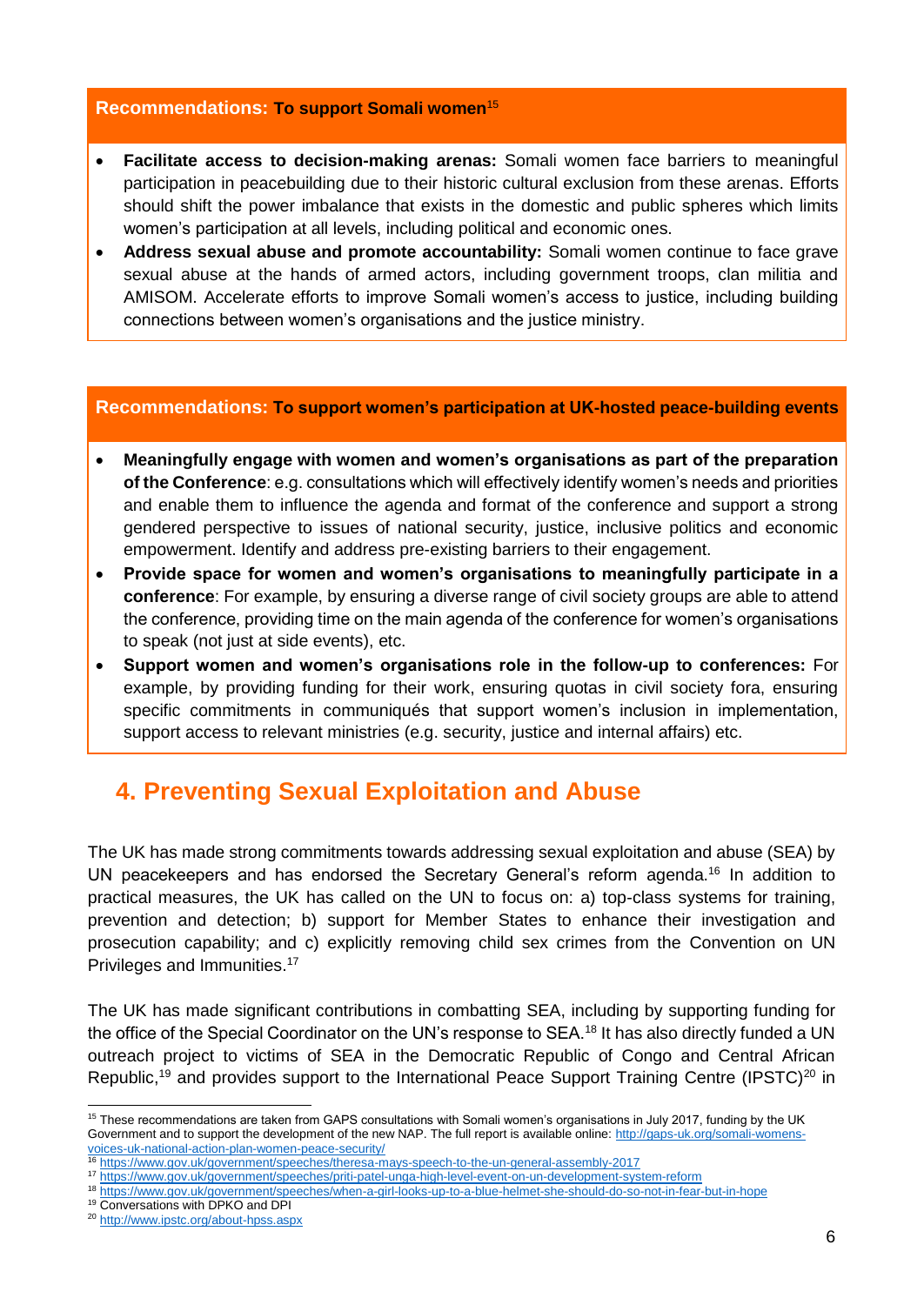Kenya in training peacekeepers with respect to SEA. At the November 2017 UN Peacekeeping Defence Ministerial conference, the UK pledged to extend its commitment to UN peacekeeping in South Sudan to at least 2020, and hopes to act as an exemplar for best practice on SEA.

The UK has also shown strong support for the Secretary-General's agenda for reform, and played a significant role in supporting the adoption of the voluntary compact between Troop Contributing Countries (TCCs) and the UN with respect to SEA. The UK was one of the first to sign the compact and Prime Minister Theresa May was one of the first to join the Secretary-General's informal "circle of leadership."<sup>21</sup> As a "penholder" on peacekeeping at the UN Security Council the UK played a key role in pushing through Security Council resolution 2272<sup>22</sup> which allows for the repatriation of peacekeeping contingents where SEA is found to be widespread and systemic.

GAPS welcomes the role that the UK has played and urges it to step-up its commitment. As the role of the Special Coordinator is largely limited to the "UN-side" response to SEA, larger problems on the TCC side remain unaddressed, and approaches which focus on training and capacity will not in themselves resolve the wider issues of systemic and structural impunity for criminal sexual acts. The voluntary compact and resolution 2272 take steps in this direction, but the former is voluntary and highly limited, and the latter is only active after abuse has occurred. There is still, therefore, much more to do and the UK is in a strong position to make a significant contribution in this area. Doing so will require a deeper strategic analysis of how SEA relates to the Women Peace and Security and Conflict Related Sexual Violence agendas, and how criminal accountability mechanisms can be applied to criminal acts.

GAPS welcomes UK Government actions in relation to training all UK troops deploying on large scale overseas missions on WPS, gender awareness and prevention of sexual violence in conflict. We highly welcome the commitment to make the UK's core funding to UN, development and humanitarian agencies *"dependent on a zero-tolerance approach"* to SEA, noted in the Report's foreword.

### **Recommendations**

- **Push for clarity on UNSCR 2272:** The UK should use its position on the Security Council to push for the terms "widespread" and "systemic" used in Security Council resolution 2272 to be defined, and to establish a trigger mechanism, to ensure that contingents where widespread and systemic SEA is reported are swiftly repatriated
- **The UK should use its influence to strengthen the Voluntary Compact:** The UK should build on the voluntary compact regarding SEA, using its influence as a Troop Contributor, donor and Security Council member to push for signature of the compact to be taken into account in discussion regarding force generation, and for signature of the compact to be made meaningful by following up on progress TCCs make towards amending domestic legislation to make criminal acts of SEA prosecutable
- **Explore opportunities to strengthen legal accountability for SEA:** The UK should explore taking further action at the Security Council, with the eventual aim of making a demonstrated ability to hold perpetrators of criminal acts of SEA legally accountable a precondition for contributing troops to UN peacekeeping missions.

<sup>-</sup><sup>21</sup> <https://www.un.org/sg/en/content/sg/note-correspondents/2017-09-29/note-correspondents-voluntary-compact-preventing-and>

<sup>22</sup> <http://www.refworld.org/docid/56e915484.html>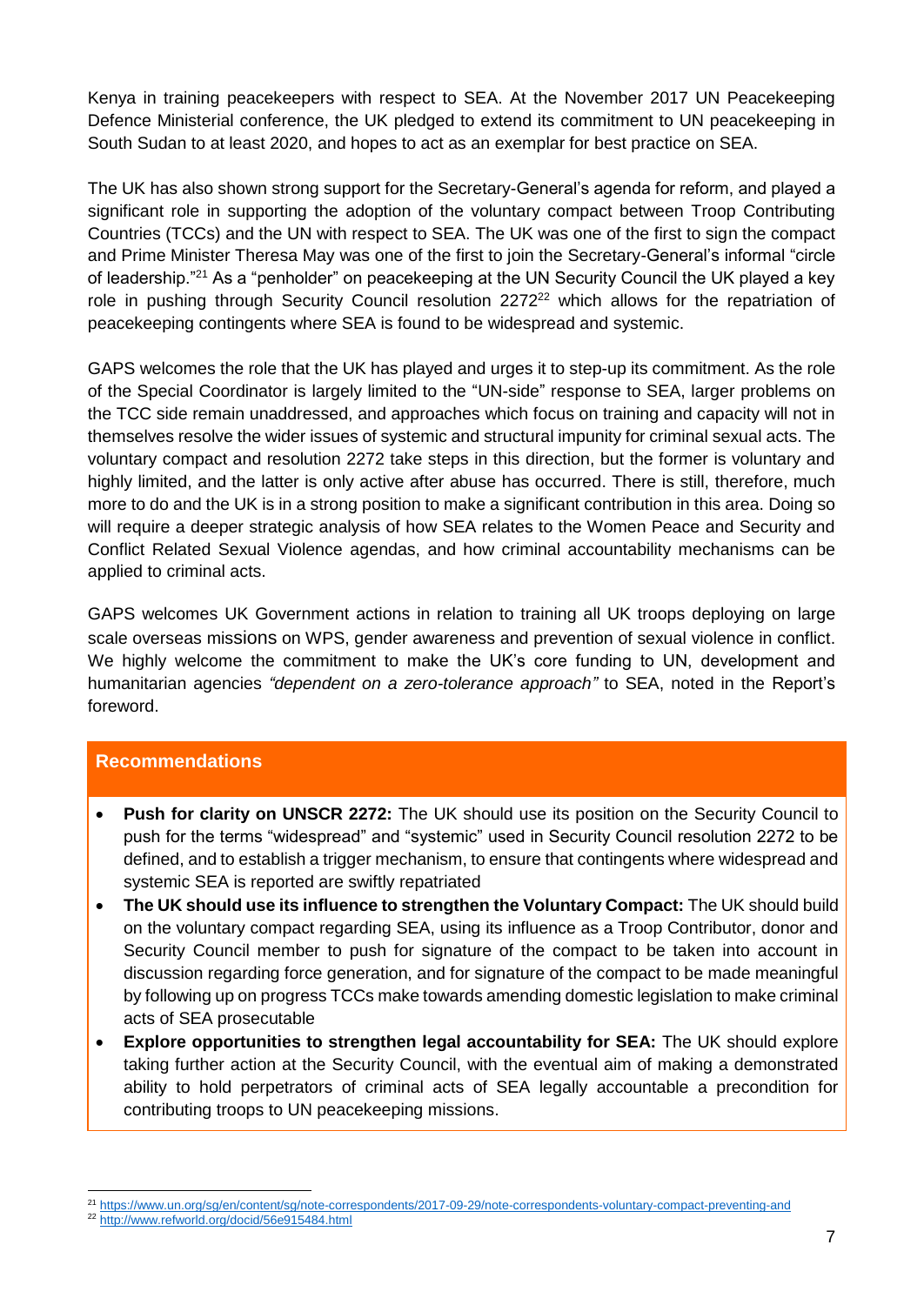# <span id="page-8-0"></span>**5. The UK at the UN Security Council**

*"It's easy to talk about women, peace and security when that is the subject on our agenda, like it is today, but the challenge is to talk about women and peace and security when our agenda is Syria, or Somalia, or South Sudan."*

Ambassador Matthew Rycroft, UK Permanent Representative to the UN (October 2017).<sup>23</sup>

GAPS welcomes the UK's continued championing of WPS in 2017, at the Security Council. When it presided over the Security Council in March, it invited five civil society representatives to participate in country specific briefings as per UNSCR 2242 (2015). These included women from South Sudan, Afghanistan, Burundi and the Democratic Republic of Congo. Although th[e](http://www.france24.com/en/20170310-burundian-peace-activist-barred-un-meeting) activist from Burundi was blocked from speaking by other council members, the UK mission still facilitated the taping of her statement which was then promoted by civil society on social media.<sup>24</sup>

The UK also co-led the Security Council mission to the Lake Chad Basin region. The Terms of Reference included strong WPS elements and the Security Council mission met multiple times with local women and women's organisations including in internally displaced camp in Maiduguri, North East of Nigeria to hear directly from women on their recommendations and concerns. This Security Council mission should be considered as best practice on how to integrate WPS for future Council missions. It also resulted in the adoption of Security Council Resolution 2349 (2017) which included, among other WPS references, the importance of dialogue with civil society including from women's organisations; the need for a holistic approach to defeat Boko Haram and ISIS which includes ensuring women's participation and empowerment; and the need to address root causes of conflict including gender inequality.

In addition, the UK has advocated against cuts to gender posts in peacekeeping missions and continues to encourage more briefings at the Security Council by women civil society representatives.<sup>25</sup> However, GAPS agrees with the analysis by the current UK Permanent Representative to the UN that "*the actual implementation of this agenda still falls way too short." <sup>26</sup>*We will welcome, in January 2018, the first female appointed as UK Ambassador and Permanent Representative to the UN.<sup>27</sup>

#### **Recommendations**

- **Promote a stronger gendered approach at the UNSC:** As "penholder" on WPS at the Security Council, the UK must continue to ensure all security council outcomes incorporate gender elements; that peace operation mission mandates include gender as a cross-cutting issue as well as in all mission components; and require mission leadership to provide robust gender analysis in mission implementation reports.
- **Facilitate greater inclusion of civil society at the UNSC:** It must also continue to promote civil society participation and consultations at the Security Council and in missions and hold UN mission leadership accountable to their WPS obligations.

<sup>23</sup> [https://www.gov.uk/government/speeches/the-challenge-is-to-talk-about-women-and-peace-and-security-when-our-agenda-is-syria](https://www.gov.uk/government/speeches/the-challenge-is-to-talk-about-women-and-peace-and-security-when-our-agenda-is-syria-or-somalia-or-south-sudan)[or-somalia-or-south-sudan](https://www.gov.uk/government/speeches/the-challenge-is-to-talk-about-women-and-peace-and-security-when-our-agenda-is-syria-or-somalia-or-south-sudan)

<sup>24</sup> <http://www.france24.com/en/20170310-burundian-peace-activist-barred-un-meeting>

<sup>25</sup> <https://www.un.org/press/en/2017/sc13045.doc.htm> [; https://www.gov.uk/government/speeches/the-challenge-is-to-talk-about-women](https://www.gov.uk/government/speeches/the-challenge-is-to-talk-about-women-and-peace-and-security-when-our-agenda-is-syria-or-somalia-or-south-sudan)[and-peace-and-security-when-our-agenda-is-syria-or-somalia-or-south-sudan](https://www.gov.uk/government/speeches/the-challenge-is-to-talk-about-women-and-peace-and-security-when-our-agenda-is-syria-or-somalia-or-south-sudan) <sup>26</sup> Ibid

<sup>&</sup>lt;sup>27</sup> This section on the UK at the UN Security Council was written by the NGO Working Group on Women, Peace and Security. GAPS is grateful for their contribution to the Shadow Report.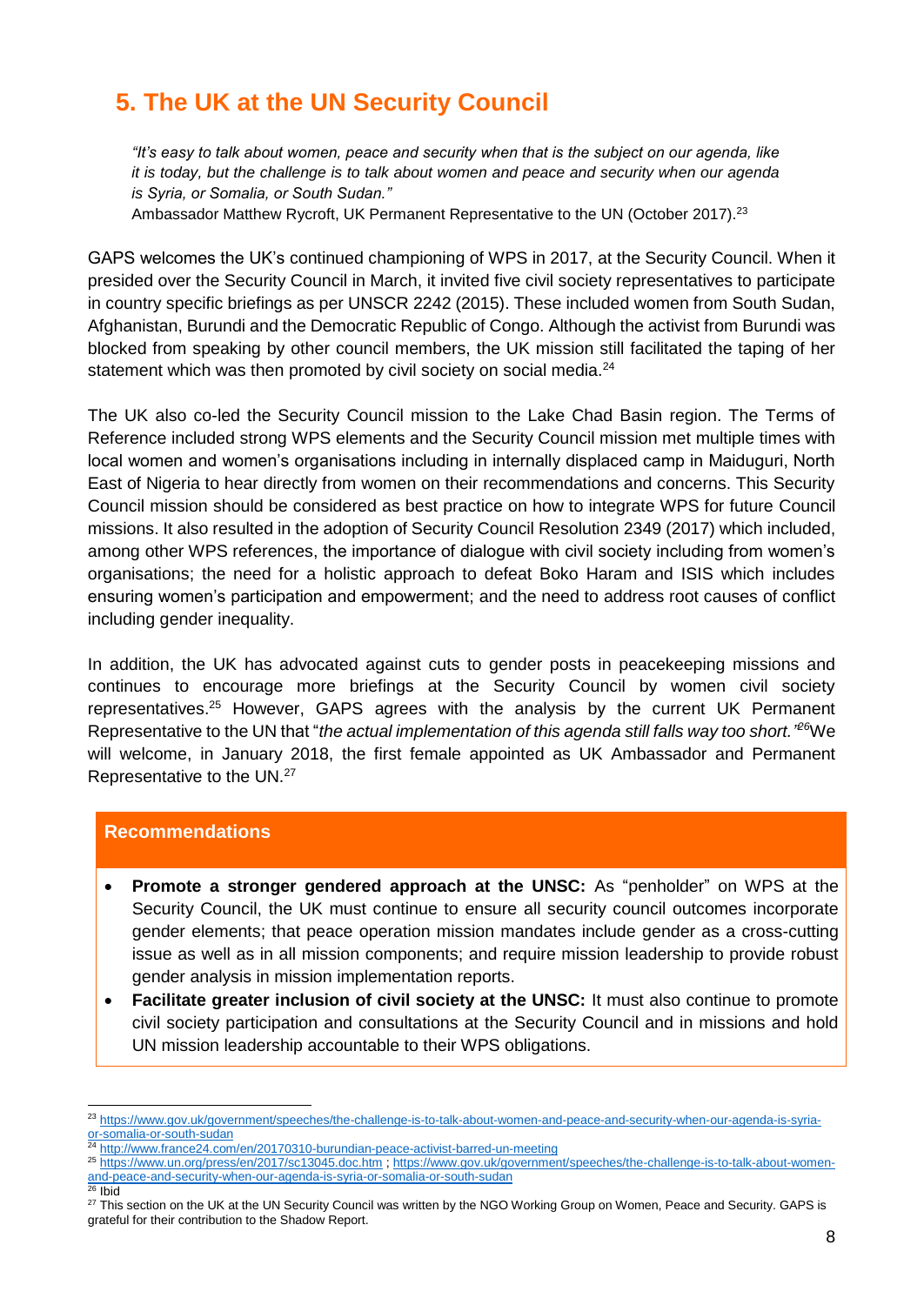# <span id="page-9-0"></span>**6. Yemen and the Arms Trade Treaty**

Saudi Arabia initiated a military intervention in Yemen starting in 2015, together with nine other countries.<sup>28</sup> All parties to the conflict in Yemen have made widespread use of explosive weapons that have a wide area impact in populated areas, including aircraft bombs, rockets, and mortars, as well as improvised explosive devices.<sup>29</sup> Strikes have hit civilian residential areas, schools, mosques and markets, including within the capital Sana'a.<sup>30</sup>

There is some evidence that the Saudi-led Coalition has deliberately targeted food production and supply.<sup>31</sup> Yemen imports 90% of its food and almost all its fuel needs. Despite the partial lifting of the total blockade imposed on Yemen in November by the Coalition, limited food imports and no fuel is being allowed to enter northern ports that are the lifeline for the majority of the population. Millions of people have lost access to piped water as a result according to ICRC. The right to life encompasses the right to food and water is included in the Convention on the Elimination of All Forms of Discrimination against Women (CEDAW) Art 12(2), to which the UK, Yemen and Saudi Arabia are all parties.

A UN panel investigating the Saudi-led bombing campaign in Yemen has uncovered "widespread and systematic" attacks on civilian targets in violation of international humanitarian law.<sup>32</sup> When explosive weapons were used in populated areas in Yemen, civilians made up 95% of reported deaths and injuries.<sup>33</sup> Women and girls are disproportionately affected by the use of explosive weapons in populated areas.<sup>34</sup> In a 2016 survey, women and girls in Hajjah and Taiz said that the main threat to their safety was the risk of airstrikes.<sup>35</sup> This is against a backdrop of an already severe humanitarian crisis which exacerbates prevalence of gender-based-violence (GBV) – including sexual violence and trafficking – lack of access to health care (including sexual and reproductive health) and lack of access to survivor assistance.<sup>36</sup> UNHCR has expressed concern over sexual violence and abuse of refugee women fleeing to Europe from conflicts in the Middle East, including that in Yemen.<sup>37</sup> There is urgent need for cessation of hostilities, as well as GBV prevention and response services.

Despite the disproportionate impact of the conflict on women, the UK has licensed more than £4.6 billion in military equipment since 2015, fuelling the violent impact of the war and limiting opportunities for peace. In the first half of 2017 alone, the UK sold £1.1 billion of weapons.<sup>38</sup> These

<sup>31</sup> Iona Craig, "Bombed into famine: how Saudi air campaign targets Yemen's food supplies", The Guardian, 12 December 2017, https://www.theguardian.com/world/2017/dec/12/bombed-into-famine-how-saudi-air-campaign-targets-yemens-food-supplies  $32$  Ewen MacAskill, "UN report into Saudi-led strikes in Yemen raises questions over UK role," The Guardian, 27 January 2016, http://www.theguardian.com/world/2016/jan/27/un-report-into-saudi-led-strikes-in-yemen-raises-questions-over-uk-role. 33 Action on Armed Violence and the UN Office for the Coordination of Humanitarian Affairs, State of crisis: Explosive weapons in Yemen, August 2015,<http://www.inew.org/site/wp-content/uploads/2015/09/State-of-Crisis.pdf>

35 Oxfam, Care, IASC GenCap, 'From the ground up: Gender and conflict analysis in Yemen', Oct 2016, p. 27: [http://oxfamilibrary.openrepository.com/oxfam/bitstream/10546/620112/1/rr-yemen-gender-conflict-analysis-201016](http://oxfamilibrary.openrepository.com/oxfam/bitstream/10546/620112/1/rr-yemen-gender-conflict-analysis-201016-) en.pdf.

-

 $38$  Jessica Elgot, "UK sales of arms and military kit to Saudi Arabia hit £1.1bn in 2017," The Guardian, 24 October 2017.

<sup>&</sup>lt;sup>28</sup> Bahrain, Egypt, Jordan, Kuwait, Morocco, Qatar, Sudan, United Arab Emirates are involved in the bombings, while Somalia contributed airspace, territorial waters, and military bases. The United States has provided intelligence and logistical support and has deployed military personnel, along with the United Kingdom, in the command and control centre responsible for the Saudi-led airstrikes. <sup>29</sup> For more information see; "State of Crisis: Explosive Weapons in Yemen," Action on Armed Violence (AOAV) and UN OCHA, September 2015, <https://docs.unocha.org/sites/dms/Documents/Yemen%20EWIPA%20report.pdf>

<sup>&</sup>lt;sup>30</sup> Saudi-led coalition forces in Yemen are thought to be making extensive use of JDAM and Paveway quided aircraft bombs, which weigh between 500lbs and 2,000lbs. The largest of these bombs is believed to have a lethal radius of up to 360m, and can cause injury and damage as far as 800m from the point of detonation. See pp. 3-8, "Wide Area Impact," Action on Armed Violence (AOAV), March 201[6,](https://aoav.org.uk/wp-content/uploads/2016/03/Wide-Area-Impact-explosive-weapons-in-populated-areas.pdf) [https://aoav.org.uk/wp-content/uploads/2016/03/Wide-Area-Impact-explosive-weapons-in-populated-areas.pdf.](https://aoav.org.uk/wp-content/uploads/2016/03/Wide-Area-Impact-explosive-weapons-in-populated-areas.pdf)

<sup>34</sup> "Women and Explosive Weapons", Edited by Ray Acheson and Beatrice Fihn, Women's International League for Peace and Freedom, 2014. http://www.peacewomen.org/assets/file/wew.pdf

<sup>&</sup>lt;sup>36</sup> Committee on the Elimination of Discrimination against Women General Recommendation 30 on women in conflict prevention conflict and post conflict situations, paragraphs 34-81

<sup>&</sup>lt;sup>37</sup> UNHRC concerned at reports of sexual violence against refugee women and children, 23 October 2015, <http://www.unhcr.org/562a3bb16.html>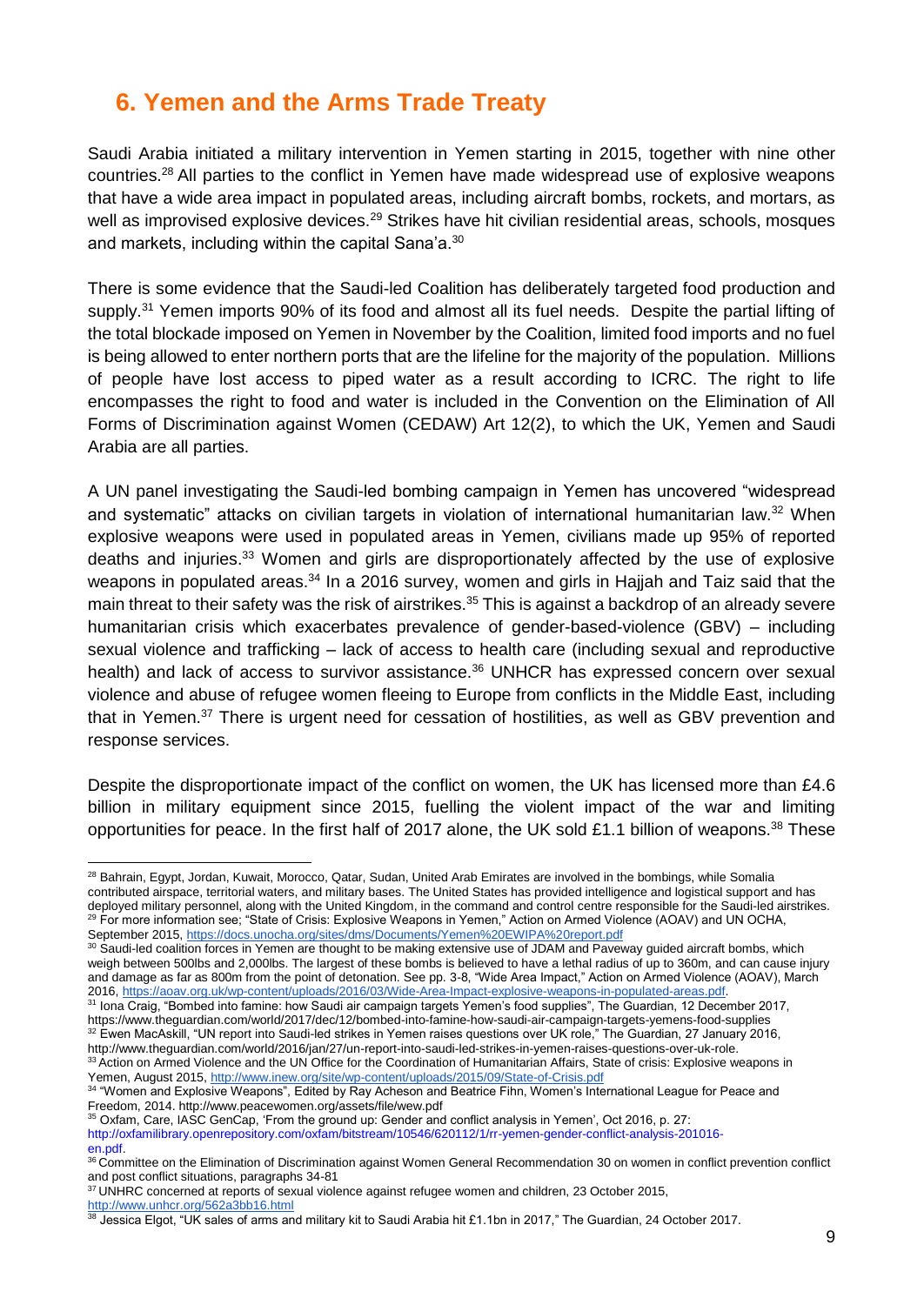licences have included BAE Systems' Typhoon combat aircraft, Raytheon UK Paveway IV bomb kits,<sup>39</sup> and MBDA's Brimstone ground attack missiles and Storm Shadow cruise missiles,<sup>40</sup> as well as assault rifles, grenade launchers, water cannons, gun silencers, components for military helicopters, and components for military combat vehicles.<sup>41</sup>

### **Recommendations**

- **Cease arms transfers to Saudi Arabia and other states engaged in military operations in Yemen**: As a state party and one of the original "champions" of the Arms Trade Treaty (ATT), the UK government must not sell or transfer weapons to those responsible for creating the humanitarian catastrophe we are seeing in Yemen. Risk assessment under the ATT Article 7, the UK Consolidated Criteria and the EU Common Position mandates the UK to not transfer arms to Saudi Arabia where there is a clear or overriding risk they will be used to commit serious violations of International Humanitarian Law or International Human Rights Law in Yemen. Other EU member States are similarly obligated. The UK should also support independent investigations taking place and encourage its allies and other ATT states parties to stop the flow of arms to this conflict.
- **Establish a mechanism for rigorous and transparent gendered impact assessments of international transfers of arms:** In line with the ATT's legally binding provision against transferring weapons if there is a risk of gender-based violence, the UK should adopt national legislation and policies to ensure the effective implementation of this provision, developed in full consultation with civil society organisations.
- **Supporting IHL at the UN Security Council:** The UK should use its position as "penholder" on Yemen at the UN Security Council to introduce a balanced resolution with the primary aim of stopping the fighting, building peace between Yemen and Saudi Arabia and finding a lasting political solution to Yemen's internal disputes. This would replace UNSC Res 2216.
- **Action at the EU:** The UK should lead in the EU COARM Committee to prepare an EU Common Position ending arms supplies to Saudi Arabia where there is a risk those arms will be used to breach IHL and/or IHRL in Yemen. The UK should also use its influence with the US administration to the same end.
- **Promote women's influential participation and leadership:** The UK should reconvene comprehensive and inclusive peace talks that create a meaningful space for the participation of women, including women-led civil society, at all levels of the peace process to: prioritise the alleviation of civilian suffering; prevent further civilian fatalities; facilitate humanitarian assistance (including GBV prevention and response); and commit to an immediate ceasefire and cessation of hostilities.

# <span id="page-10-0"></span>**7. Countering Violent Extremism**

*'The role of women and girls in relation to violent extremism is a contested one and has been less visible than that of men and the evidence base is still emerging.'* UK Government Annual Report, 2017

Countering Violent Extremism (CVE) and WPS have seen increasing association in the most recent

<sup>-</sup><sup>39</sup> "RAF Bombs Diverted to Saudis for Yemen Strikes," Defense News, 16 July 2015, http://bit.ly/1Ody3Ms; "Paveway Pays Off: Saudi Deal Boosts Precision Bomb Production for Raytheon UK," Defense News, 31 March 2014.

<sup>40</sup> David Wearing, op. cit.

<sup>41</sup> *Strategic Export Controls*, op. cit.; David Wearing, op. cit.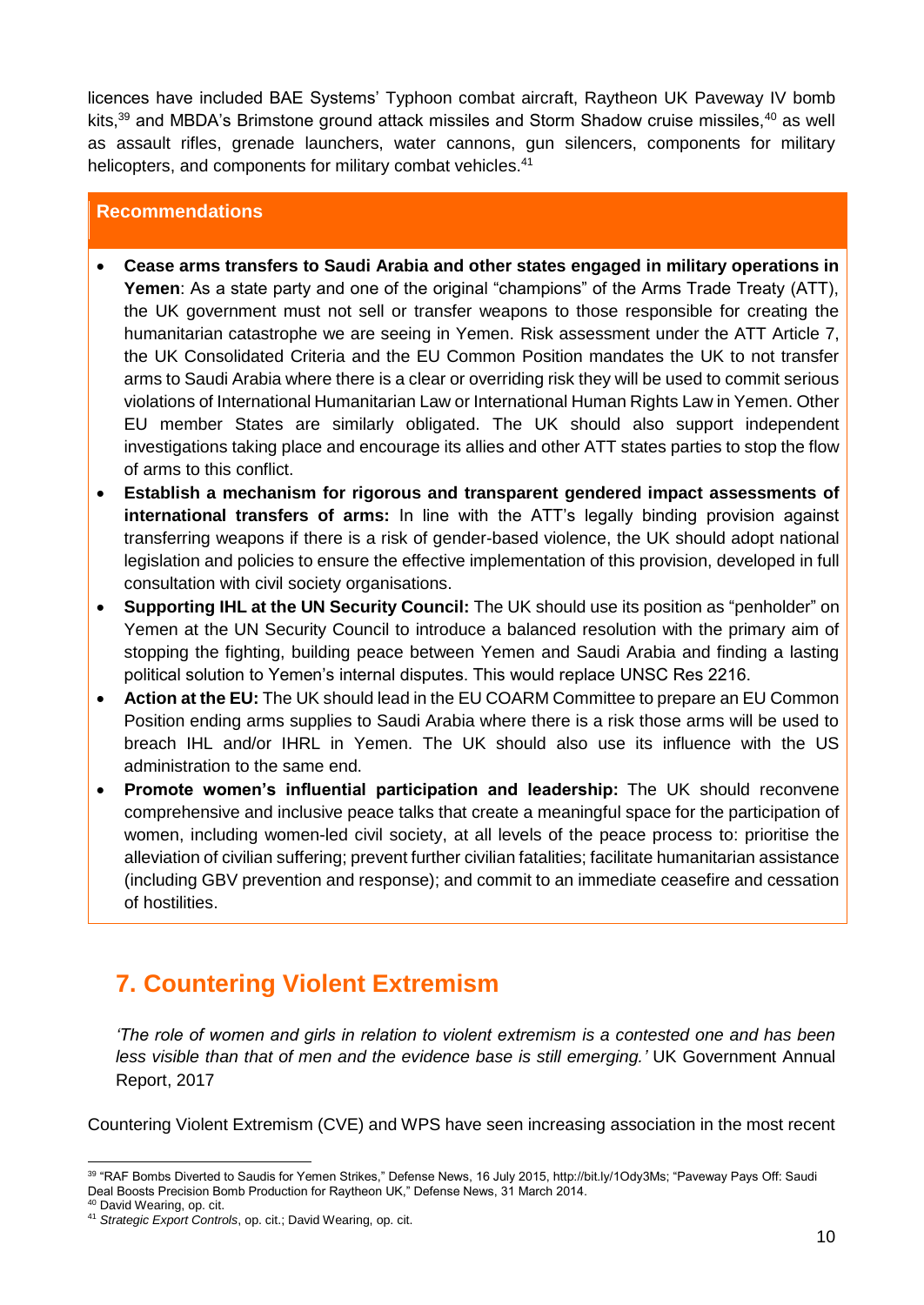resolution of the WPS agenda – United Nations Security Council resolution 2242 adopted in 2015 – which calls for the "greater integration by Member States and the United Nations on their agendas on women, peace and security, counter-terrorism and countering-violent extremism."<sup>42</sup>

Associating these two agendas, how they are interpreted and applied, has considerable risks. GAPS is particularly concerned by interpretations that use women's rights as means to CVE, i.e. where WPS is seen as an element of CVE, rather than as a self-standing women's rights and peacebuilding framework.<sup>43</sup> Subsuming policy-making on gender equality and women's rights under national security objectives is an instrumentalisation of WPS,<sup>44</sup> and is directly harmful to women and girls in fragile contexts.<sup>45</sup> Instrumentalisation can result in selective and inconsistent commitments that undermine the fundamental importance of the human rights of women and girls. An example of this is the focus on gender-based violence committed by fundamentalist groups that shifts attention and resources away from other types of gender-based violence – like intimate partner violence and early marriage – which affect women at a much higher rate, including in conflict affected states, and are rooted in gender inequality.

The instrumentalisation of the WPS agenda under CVE approaches has other wide-ranging implications, including: a lack of practical steps to support women and girls genuine and meaningful participation; limiting narratives around women and girls' agency and victimhood; a lack of support to women's rights organisations (including the diversion of already limited resources going to them); advancing a CVE approach that does not address gendered root causes of inequality and power imbalance; and increased militarisation of the peace and security agenda.

Despite these risks, CVE is an emerging priority for the UK and is linked to its delivery on the WPS agenda, observable in the UK Government's international and national commitments and decisionmaking. CVE was reflected in the eighth commitment of the UK's statement at the High-Level Review on Women, Peace and Security in October 2015,<sup>46</sup> as well as in the Annual Report of the Conflict, Stability and Security Fund for 2016/17: "The role of women and girls in relation to violent extremism has been less visible than men's and, together with gender identity issues informing violent extremism groups and behaviours, is often overlooked."<sup>47</sup> This statement recognises both gendered differential impacts and experiences, as well as an overall absence of gender perspectives in international security affairs.

GAPS comprehends that the UK is leaning towards integrating a gender perspective into its CVE approach in recognition of the contiguity between the two agendas. As the UK starts to put these efforts into practice, including through the next UK NAP, it is vital that WPS remains a priority agenda in its own right and that peacebuilding and WPS experts are afforded space and dialogue to challenge and influence current, often securitised approaches to CVE, in line with WPS principles.

 $^{42}$  UN S/RES/2242, 2015. Resolution 2242. Adopted by the Security Council at its 7533<sup>rd</sup> meeting, on 13 October 2015. para.11. 43 Fionnuala Ní Aoláin, 2016. "The 'war on terror' and extremism: assessing the relevance of the women, peace and security agenda." International Affairs 92. p.277-278.

<sup>44</sup> Katherine E Brown, 2013. "Gender and counter-radicalisation: women and emerging counter-terror measures." *Gender, National Security, and Counter-Terrorism: Human Rights Perspectives*. p.51.

<sup>45</sup> UN Women, 2015. *Preventing conflict, transforming justice, securing the peace: A Global Study on the Implementation UNSCR 1325*. p.407.

<sup>&</sup>lt;sup>46</sup> UK Mission to the United Nations, New York: "Finally, the UK will ensure that our overseas work to counter violent extremism includes upstream activity targeted specifically at women. Women will be at the centre in the delivery of programming of overseas extremism work, both nationally and locally." [https://www.gov.uk/government/speeches/the-uk-firmly-believes-that-the-15th-anniversary-must](https://www.gov.uk/government/speeches/the-uk-firmly-believes-that-the-15th-anniversary-must-represent-the-start-of-a-new-era-on-women-peace-and-security)[represent-the-start-of-a-new-era-on-women-peace-and-security](https://www.gov.uk/government/speeches/the-uk-firmly-believes-that-the-15th-anniversary-must-represent-the-start-of-a-new-era-on-women-peace-and-security)

<sup>47</sup> HMG, 2017. *Conflict, Stability and Security Fund: Annual Report 2016/17*. p.12: "The role of women and girls in relation to violent extremism has been less visible than men's and, together with gender identity issues informing violent extremist groups and behaviours, is often overlooked. The CSSF funds innovative work in this space. For example, in 2016/17 CSSF funded work in the North Caucasus focussed on enhancing civil efforts towards the prevention of radicalism and extremism involving young women and girls. The project stimulated public debate and awareness of radicalisation, women's rights and gender-based violence through a media campaign. This included 20 programmes on local radio and TV, and expanded and improved the psychosocial support system provided for women and girls most at risk of terrorist recruit."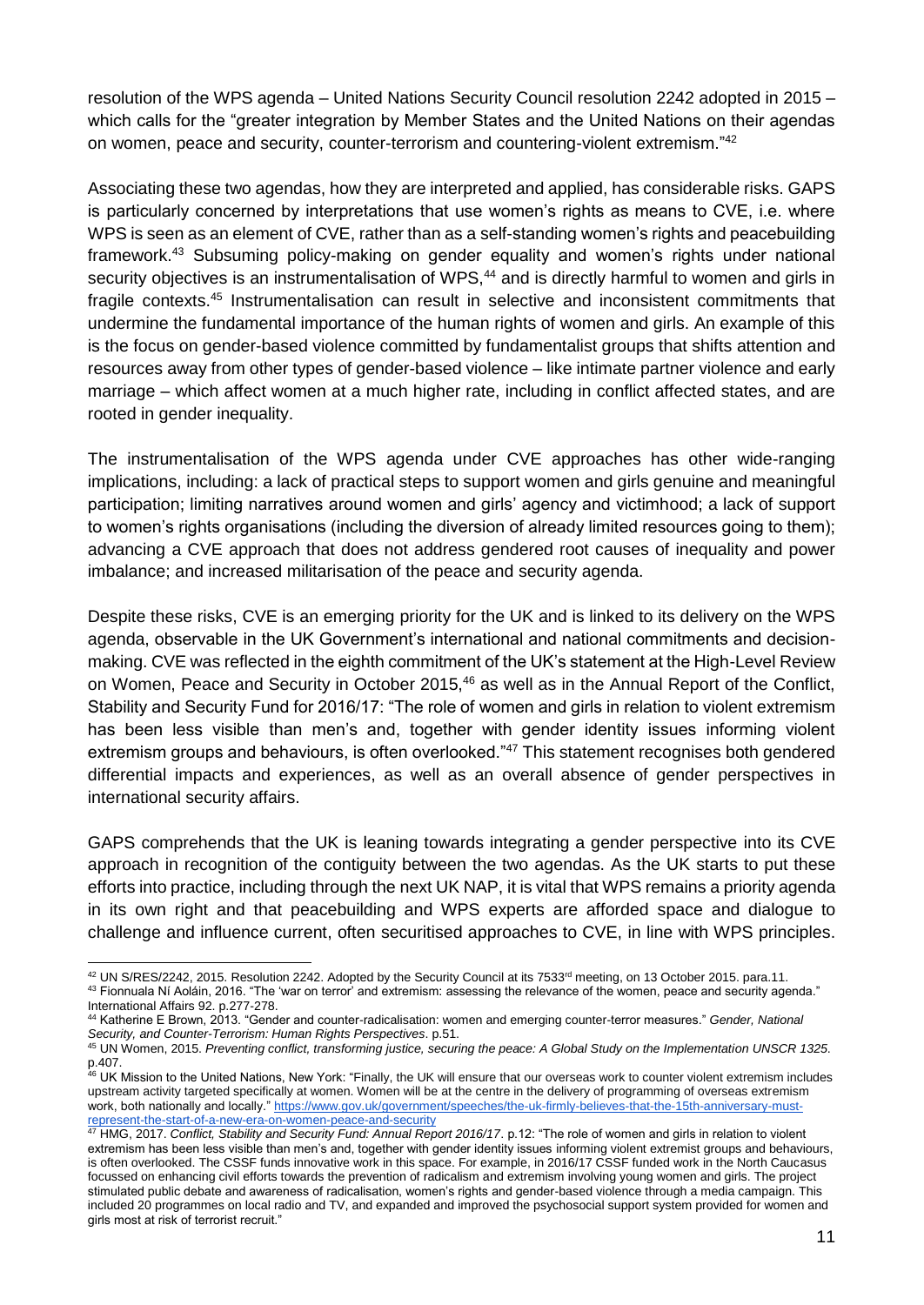We recognise reference in the Annual Report to the October 2017 roundtable chaired by Lord Ahmad with experts on CVE to begin to explore gender and CVE. We would welcome greater clarity from the UK on how it will take this discussion forward to ensure that its approach is effective and avoids threatening progress in women's rights. Women's rights organisation (WROs) and gender experts should be included in these next steps. We also suggest the need for clarity on how the UK is differentiating and defining PVE and CVE since P/CVE is used in the report; we would welcome analysis of the implications of each of these for women's rights and WROs.

### **Recommendations**

- **Implement the WPS agenda in its own right:** Women's rights and WPS must not be diluted. It must not be seen only as a component of CVE, but rather a stand-alone agenda with its own dedicated resources.
- **Ensure efforts to prevent all forms of violence, including violent extremism, are underpinned by a robust gender analysis:** Women's rights and work towards gender equality, which bolster all efforts to prevent violence and conflict, are prioritised. A gendersensitive conflict analysis, based on an understanding of how gender roles and inequality fuel and drive conflict or peace, should include actions to mitigate risks to women's rights activism by CVE programming. It should ensure that pre-existing gender norms do not drive policy and programming, but that policies and programmes are based on the realities of and voices of women's and girls.
- **Support grassroots change:** with flexible, long-term funding for women's rights organisations and the prioritisation of community-based approaches for conflict prevention.
- **Include women and women's rights organisations in conflict affected states:** in the design, implementation and review of CVE programmes to ensure a sound and contextualised gendered analysis, to promote women's rights and to support long-term change for gender equality.

# <span id="page-12-0"></span>**8. The UN Global Goals for Sustainable Development**

The UK played an important role in the development of the UN Global Goals for Sustainable Development ahead of their launch at the end of 2015. These Goals are a universal call to action to end poverty and ensure that all people enjoy peace and prosperity by 2030. Goal 5 on gender equality and Goal 16 on Peace reinforce many WPS protections and the Goals are firmly grounded in the broader international women's rights framework including the UN Convention for the Elimination of all forms of Discrimination Against Women.

In addition, the World Bank estimates that the majority of people living in extreme poverty will be those living in conflict-affected countries. The OECD estimates that this could increase to 62% (or half a billion people), with women disproportionately and overwhelmingly affected. The Goals and the WPS framework, in both theory and practice, should be mutually supportive agendas for governments to be implementing coherently and consistently.

DFID's 2017 annual report was the first UK report to situate UK efforts in relation to the Global Goals, with all five-strategic objectives being coherently matched to individual Goals. Although Goals 5 and 16 were noted, the UK's own NAP was omitted. References of the NAP and WPS more broadly in UK policies on the Goals are intermittent, although the UK's Agenda 2030 paper (March 2017) makes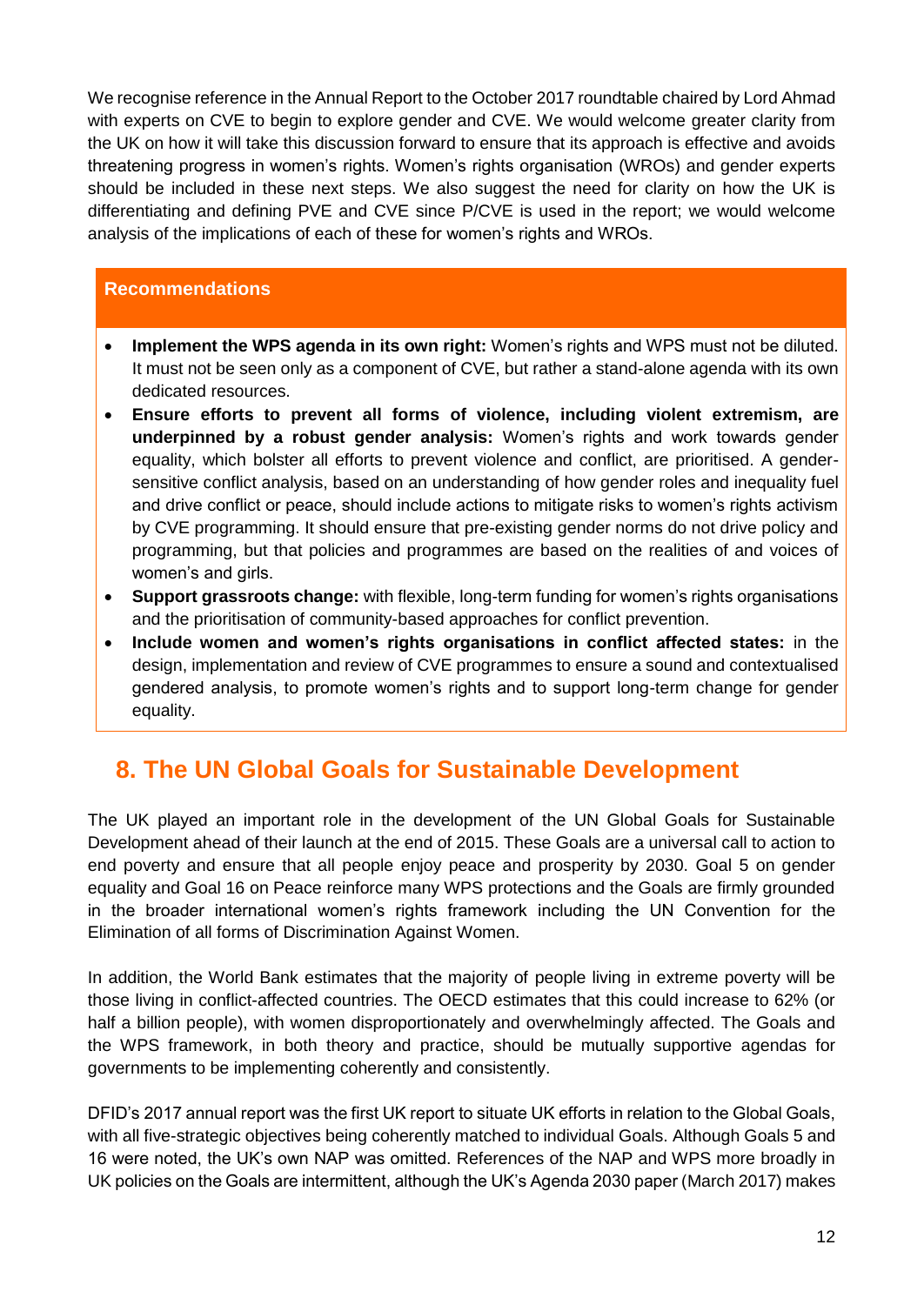a clear and welcome reference to WPS and the NAP.<sup>48</sup> In 2017, DFID launched its first Economic Development Strategy and made strong commitments to supporting livelihoods in fragile states and to "*place the economic empowerment of girls and women at the heart of our approach*" but made no reference to the NAP or WPS which cover women's economic participation and empowerment.<sup>49</sup> We look forward to the publication of DFID's Strategic Vision for Gender Equality which we understand will include a focus on fragile and conflict affected contexts and references to the 2018 NAP.

It is disappointing that the 2017 Annual Report makes only one reference to the Global Goals. GAPS understands that the new NAP will draw coherent links to the Goals, which we would welcome, but would encourage the UK to go beyond sign-posting towards more in-depth analysis and coherence when reporting on WPS efforts.

### **Recommendation**

• **Articulate clearly the links between poverty, fragility, conflict and gender inequality:** This analysis should be integrated into policy and practice regarding the Global Goals and WPS, at a minimum we would like to see more explicit policy coherence between the NAP and the UK's approach to the Goals.

# <span id="page-13-0"></span>**9. Comprehensive approach: ensuring consistency**

The 2014-17 NAP states an intention to "*put women and girls at the centre of all our efforts to prevent and resolve conflict, to promote peace and stability, and to prevent and respond to violence against*  women and girls."<sup>50</sup> As noted in previous GAPS Shadow reports, the Government should demonstrate these commitments domestically as well as internationally.<sup>51</sup>

### <span id="page-13-1"></span>*In Focus: Northern Ireland*

GAPS advocates for the implementation of UNSCR 1325 in Northern Ireland, where communities continue to be affected by violence which can be connected to the Troubles. Events from this year – namely the breakdown of the power sharing agreement in the Northern Ireland Assembly and the questions over the Irish border in 'Brexit' negotiations– are a stark reminder that the peace achieved in Northern Ireland cannot be assumed.

Consistently upholding of the values of WPS at home are critical to the UK's credibility overseas. It is therefore of concern that the Government has not made clear the importance of women's representation and gender equality in discussions on the peace agreement and in all levels of government in Northern Ireland, nor has it actively involved women-led civil society in processes related to peace and security. Women campaigned and fought hard to secure their place in the 1998 peace talks before UNSCR 1325 even existed; it is vital that their achievements are carried forward by the UK Government by recognising the applicability of WPS to Northern Ireland.

[https://www.gov.uk/government/uploads/system/uploads/attachment\\_data/file/319870/FCO643\\_NAP\\_Printing\\_final3.pdf](https://www.gov.uk/government/uploads/system/uploads/attachment_data/file/319870/FCO643_NAP_Printing_final3.pdf) <sup>51</sup> <http://gaps-uk.org/wp-content/uploads/2017/01/Assessing-UK-Government-Action-on-Women-Peace-and-Security-in-2016.pdf> pages

<sup>-</sup><sup>48</sup> [https://www.gov.uk/government/uploads/system/uploads/attachment\\_data/file/603500/Agenda-2030-Report4.pdf](https://www.gov.uk/government/uploads/system/uploads/attachment_data/file/603500/Agenda-2030-Report4.pdf)

<sup>49</sup> Economic Development Strategy: prosperity, poverty and meeting global challenges (DFID, January 2017), Page 10,

[https://www.gov.uk/government/uploads/system/uploads/attachment\\_data/file/587374/DFID-Economic-Development-Strategy-2017.pdf](https://www.gov.uk/government/uploads/system/uploads/attachment_data/file/587374/DFID-Economic-Development-Strategy-2017.pdf) 50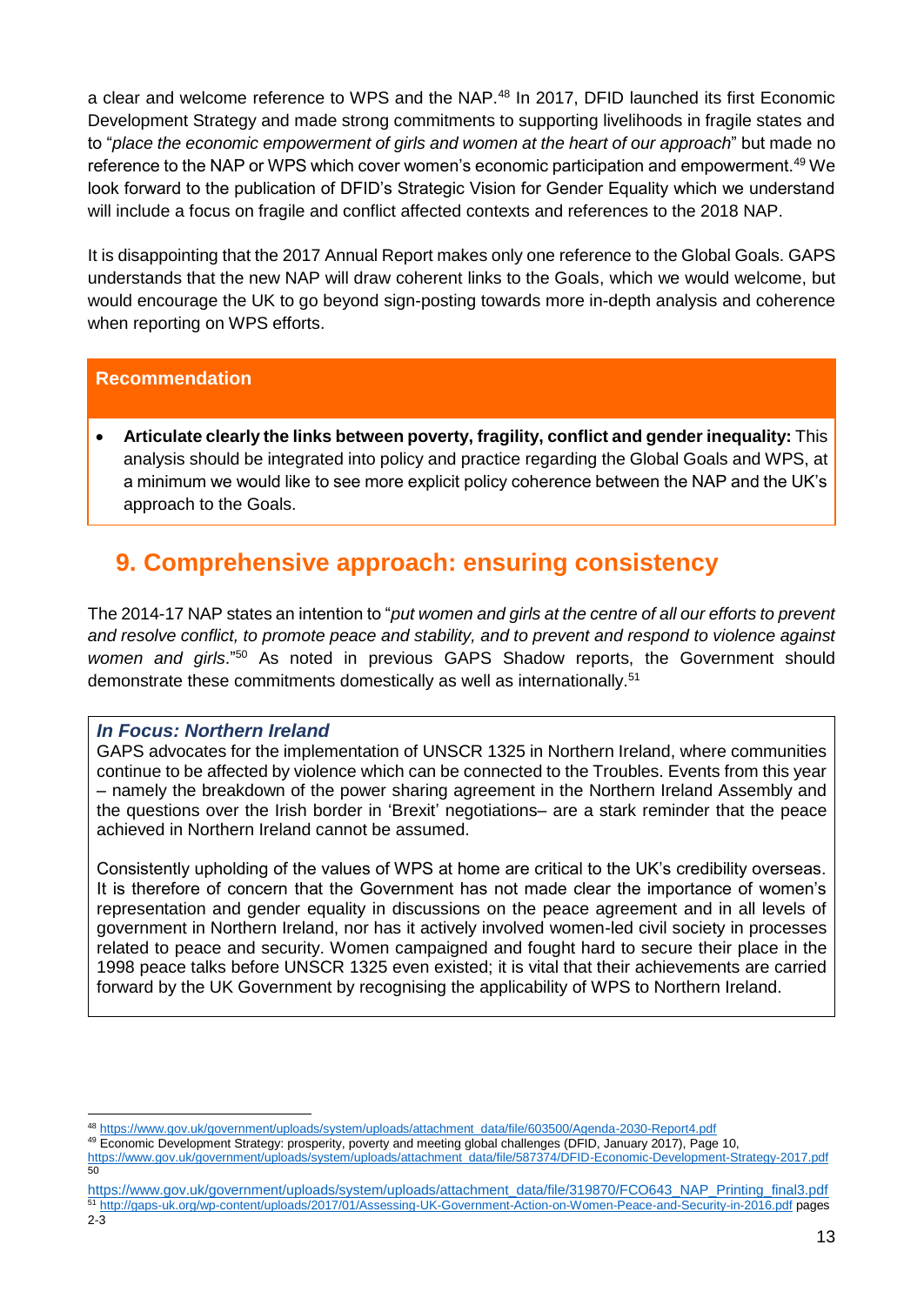#### **Recommendations**

- **Implement domestically the UK's international commitments**: Ensure the principles of Women, Peace and Security are applied to the UK's work on peace processes and governance in Northern Ireland together with the Northern Ireland Office.
- **Extend protections to refugees and asylum seekers:** Women and girls in the UK affected by conflict and violence should be afforded the same protections as set out in the NAP for women and girls overseas.

# <span id="page-14-0"></span>**10. Developing the new National Action Plan**

This year saw a concerted effort to develop the next UK National Action Plan that will be launched in 2018. The cross-departmental working group on WPS began collaborating with GAPS in 2016 to develop the process for designing the NAP, as well as the NAP itself. GAPS was also encouraged by the involvement of civil society, academia and Parliament in this process. We welcomed the practice of regular meetings and consultation, and the opportunity to provide feedback on the draft of the 2018-2022 NAP. We also welcome the continued commitment to transparent reporting through the annual report to Parliament.

GAPS particularly welcomed the financial support provided by the FCO to undertake consultations with women's rights organisations and activists in three of the six current focus countries. With financial contributions from GAPS members, consultations took place in four of the six focus countries. These built on learning from previous consultations with women's rights groups in focus countries in 2014 and marked an improvement in the depth of conversations and a more inclusive approach with consultations being conducted both in the capital and a more remote/conflict-affected area. These country consultations enabled the UK Government to integrate the realities, challenges and opportunities experienced by women in the NAP focus countries into the new NAP. GAPS has advocated for the UK to conduct or fund partners to conduct such consultations in all focus countries; this project was a very welcome step.

The country consultations also raised the bar and set an important precedent for working and consulting with civil society and women's right activists on policy development, and we recommend that it is built upon in the future in all focus countries, and become channels of regular dialogue between women's rights organisations and UK Government posts. In particular, we hope relationships between local and national civil society in focus countries and the UK Government are strengthened so that women's rights organisations are able to influence directly UK policy and access funding for implementing WPS activities. These organisations should be seen as vital partners for the UK in designing, implementing and reviewing its WPS work on the ground. We look forward to seeing how the priorities and recommendations learned from women's organisations, along with UK civil society are reflected in the new NAP, and also welcome the references to underlying and pre-existing gender inequalities that are barriers to the WPS agenda.

### **Recommendations: For the new NAP**

• **Institutionalise consultations**: The next NAP provides an opportunity to consolidate progress made and raise standards by institutionalised consultations with civil society in the UK and conflict-affected countries. This would support their participation in relevant processes; ensure